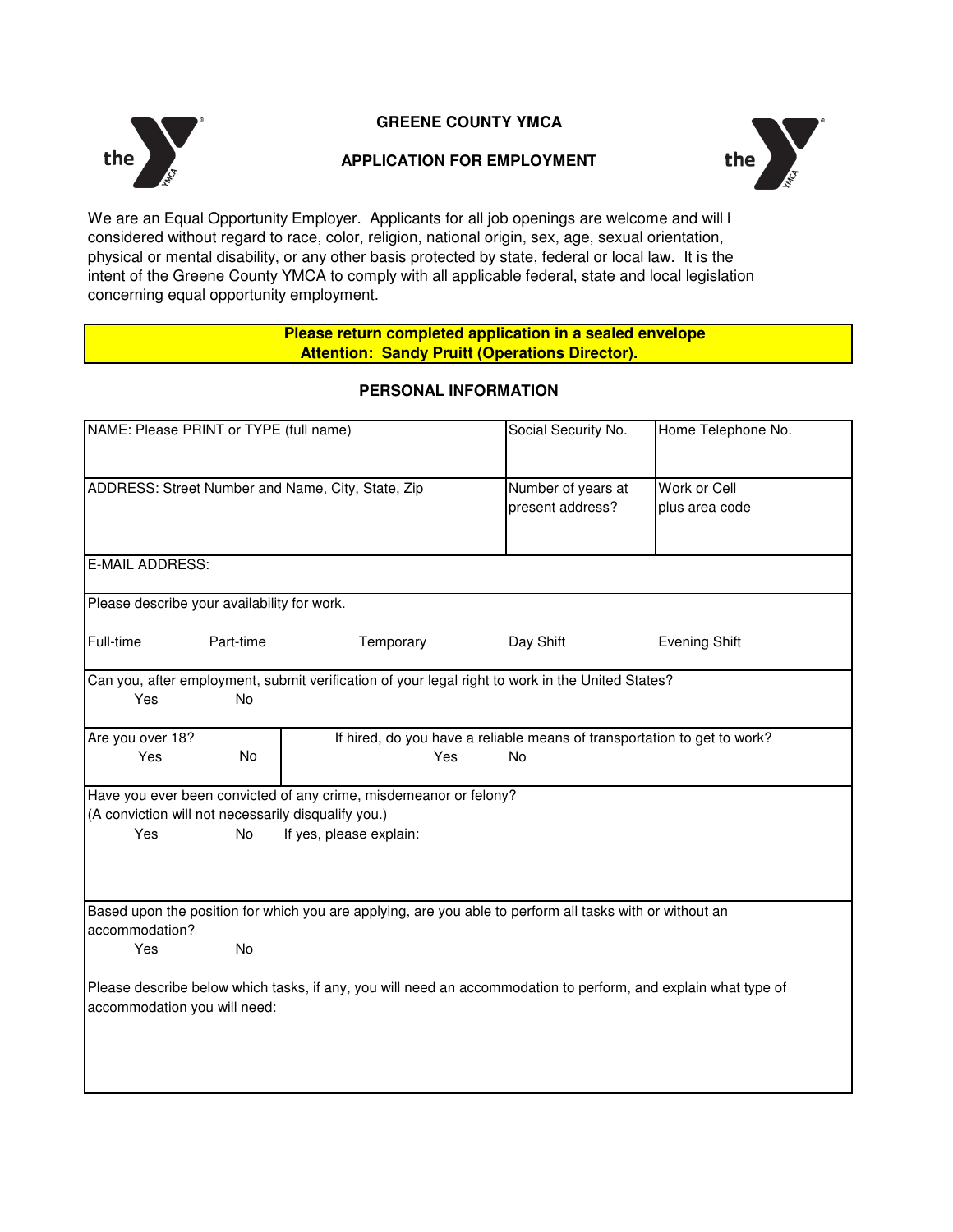#### **EMPLOYMENT DESIRED**

| Type of POSITION desired:                                                                                                    |                                                                                                       |                                               | Date Available: |          | Wage desired:                  |  |  |
|------------------------------------------------------------------------------------------------------------------------------|-------------------------------------------------------------------------------------------------------|-----------------------------------------------|-----------------|----------|--------------------------------|--|--|
| Are you presently employed?                                                                                                  |                                                                                                       | If yes, may we contact your present employer? |                 |          |                                |  |  |
| Yes                                                                                                                          | No.                                                                                                   |                                               | Yes             | No       |                                |  |  |
|                                                                                                                              | Depending upon the position for which you are applying, will you be able to work the scheduled hours? |                                               |                 |          |                                |  |  |
| Yes<br>No.                                                                                                                   |                                                                                                       |                                               |                 |          |                                |  |  |
| If not, reason for conflict:                                                                                                 |                                                                                                       |                                               |                 |          |                                |  |  |
| Have you ever applied at the Greene County YMCA before?<br>Have you ever been employed by the Greene County YMCA before? Yes |                                                                                                       |                                               | Yes             | No<br>No | If yes, when?<br>If yes, when? |  |  |
|                                                                                                                              | How were you referred to the Greene County YMCA?                                                      |                                               |                 |          |                                |  |  |
| Employee Referral                                                                                                            | Name of Employee                                                                                      |                                               |                 |          |                                |  |  |
| Advertisement                                                                                                                | Walk-In                                                                                               | Agency                                        |                 |          |                                |  |  |
| Other                                                                                                                        | (Please specify)                                                                                      |                                               |                 |          |                                |  |  |

## **EDUCATION AND TRAINING**

| <b>SCHOOL NAME &amp; LOCATION</b>                                                                                     |                                                                                                              | <b>Years Attended</b> | Graduate? | What   | Major              |  |
|-----------------------------------------------------------------------------------------------------------------------|--------------------------------------------------------------------------------------------------------------|-----------------------|-----------|--------|--------------------|--|
|                                                                                                                       | From                                                                                                         | To                    | (Yes/No)  | Degree | Subject            |  |
|                                                                                                                       |                                                                                                              |                       |           |        | <b>Total Hours</b> |  |
|                                                                                                                       |                                                                                                              |                       |           |        | if applicable      |  |
| Elementary                                                                                                            |                                                                                                              |                       |           |        |                    |  |
| High School                                                                                                           |                                                                                                              |                       |           |        |                    |  |
|                                                                                                                       |                                                                                                              |                       |           |        |                    |  |
| College/University                                                                                                    |                                                                                                              |                       |           |        |                    |  |
| College/University                                                                                                    |                                                                                                              |                       |           |        |                    |  |
| <b>Highest Degree Earned</b>                                                                                          |                                                                                                              |                       |           |        |                    |  |
| (Circle one number only):<br>1. High School 2. Associate 3. Bachelor 4. Master 5. Doctorate                           |                                                                                                              |                       |           |        |                    |  |
|                                                                                                                       | Additional Education, Vocational and/or Professional Information such as special areas of research of study, |                       |           |        |                    |  |
| seminars, etc. Please attach written resume or other summary of information that is relevant to the position for      |                                                                                                              |                       |           |        |                    |  |
| which you are applying.                                                                                               |                                                                                                              |                       |           |        |                    |  |
| Professional memberships, certificates or licenses held. (Exclude those indicating race, color, religion, sex, sexual |                                                                                                              |                       |           |        |                    |  |
| orientation, national origin, age, physical or mental disability or labor organization affiliations).                 |                                                                                                              |                       |           |        |                    |  |
|                                                                                                                       |                                                                                                              |                       |           |        |                    |  |
|                                                                                                                       |                                                                                                              |                       |           |        |                    |  |
| <b>U.S. MILITARY SERVICE DATA</b>                                                                                     |                                                                                                              |                       |           |        |                    |  |
| Branch:                                                                                                               |                                                                                                              |                       |           |        |                    |  |
|                                                                                                                       |                                                                                                              |                       |           |        |                    |  |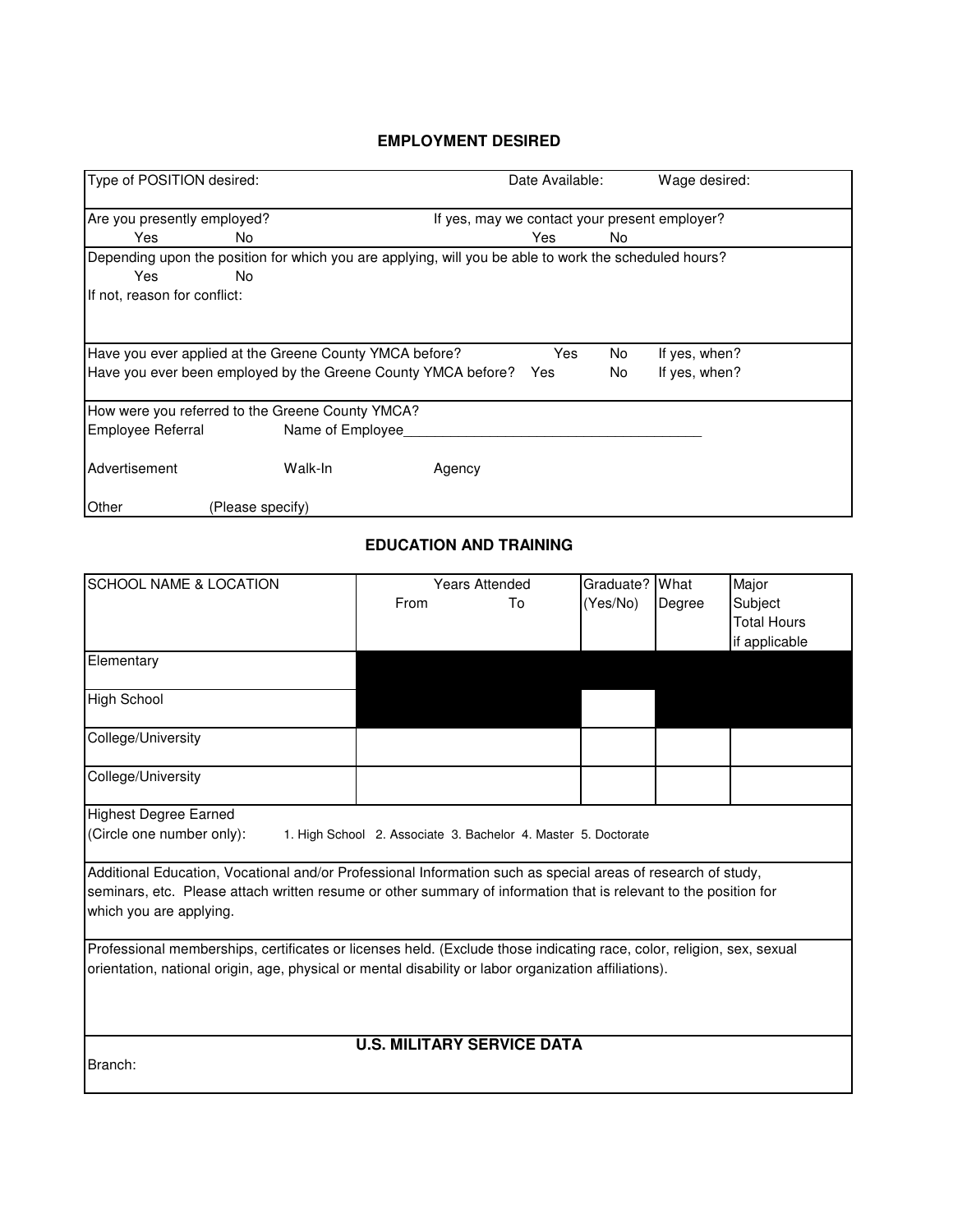### **EMPLOYMENT DATA**

| PLEASE LIST IN ORDER OF MOST RECENT EMPLOYMENT FIRST |                        |                    |                                   | PERSONNEL USE ONLY |
|------------------------------------------------------|------------------------|--------------------|-----------------------------------|--------------------|
| <b>Company Name</b>                                  | Phone No.              | Date of Employment |                                   |                    |
|                                                      |                        |                    | From (Mo/Y To (Mo/Yr)             |                    |
|                                                      |                        |                    |                                   |                    |
| Address (include Street, City, State, Zip            |                        |                    |                                   |                    |
| Job Title-Start                                      | Job Title-Final        | Base Rate of Pay   |                                   |                    |
|                                                      |                        | Start              | Final                             |                    |
|                                                      |                        |                    |                                   |                    |
| Supervisor (Name & Title)                            |                        | \$                 | \$                                |                    |
|                                                      |                        |                    |                                   |                    |
| Description of Job Duties                            |                        |                    |                                   |                    |
|                                                      |                        |                    |                                   |                    |
| <b>Company Name</b>                                  | Phone No.              |                    | Date of Employment                |                    |
|                                                      |                        |                    | From(Mo/Y <sub>1</sub> To (Mo/Yr) |                    |
|                                                      |                        |                    |                                   |                    |
| Address (include Street, City, State, Zip            |                        |                    |                                   |                    |
|                                                      |                        |                    |                                   |                    |
| Job Title-Start                                      | <b>Job Title-Final</b> | Base Rate of Pay   |                                   |                    |
|                                                      |                        | Start              | Final                             |                    |
| Supervisor (Name & Title)                            |                        | \$                 | \$                                |                    |
|                                                      |                        |                    |                                   |                    |
| Description of Job Duties                            |                        |                    |                                   |                    |
|                                                      |                        |                    |                                   |                    |
|                                                      |                        |                    |                                   |                    |
| <b>Company Name</b>                                  | Phone No.              |                    | Date of Employment                |                    |
|                                                      |                        |                    | From (Mo/Y To (Mo/Yr)             |                    |
| Address (include Street, City, State, Zip            |                        |                    |                                   |                    |
|                                                      |                        |                    |                                   |                    |
| Job Title-Start                                      | Job Title-Final        | Base Rate of Pay   |                                   |                    |
|                                                      |                        | Start              | Final                             |                    |
|                                                      |                        |                    |                                   |                    |
| Supervisor (Name & Title)                            |                        | \$                 | \$                                |                    |
| Description of Job Duties                            |                        |                    |                                   |                    |
|                                                      |                        |                    |                                   |                    |
|                                                      |                        |                    |                                   |                    |
| <b>Company Name</b>                                  | Phone No.              |                    | Date of Employment                |                    |
|                                                      |                        |                    | From (Mo/Y To (Mo/Yr)             |                    |
|                                                      |                        |                    |                                   |                    |
| Address (include Street, City, State, Zip            |                        |                    |                                   |                    |
| Job Title-Start                                      | Job Title-Final        | Base Rate of Pay   |                                   |                    |
|                                                      |                        | Start              | Final                             |                    |
|                                                      |                        |                    |                                   |                    |
| Supervisor (Name & Title)                            |                        | \$                 | $\frac{2}{3}$                     |                    |
|                                                      |                        |                    |                                   |                    |
| Description of Job Duties                            |                        |                    |                                   |                    |
|                                                      |                        |                    |                                   |                    |
|                                                      |                        |                    |                                   |                    |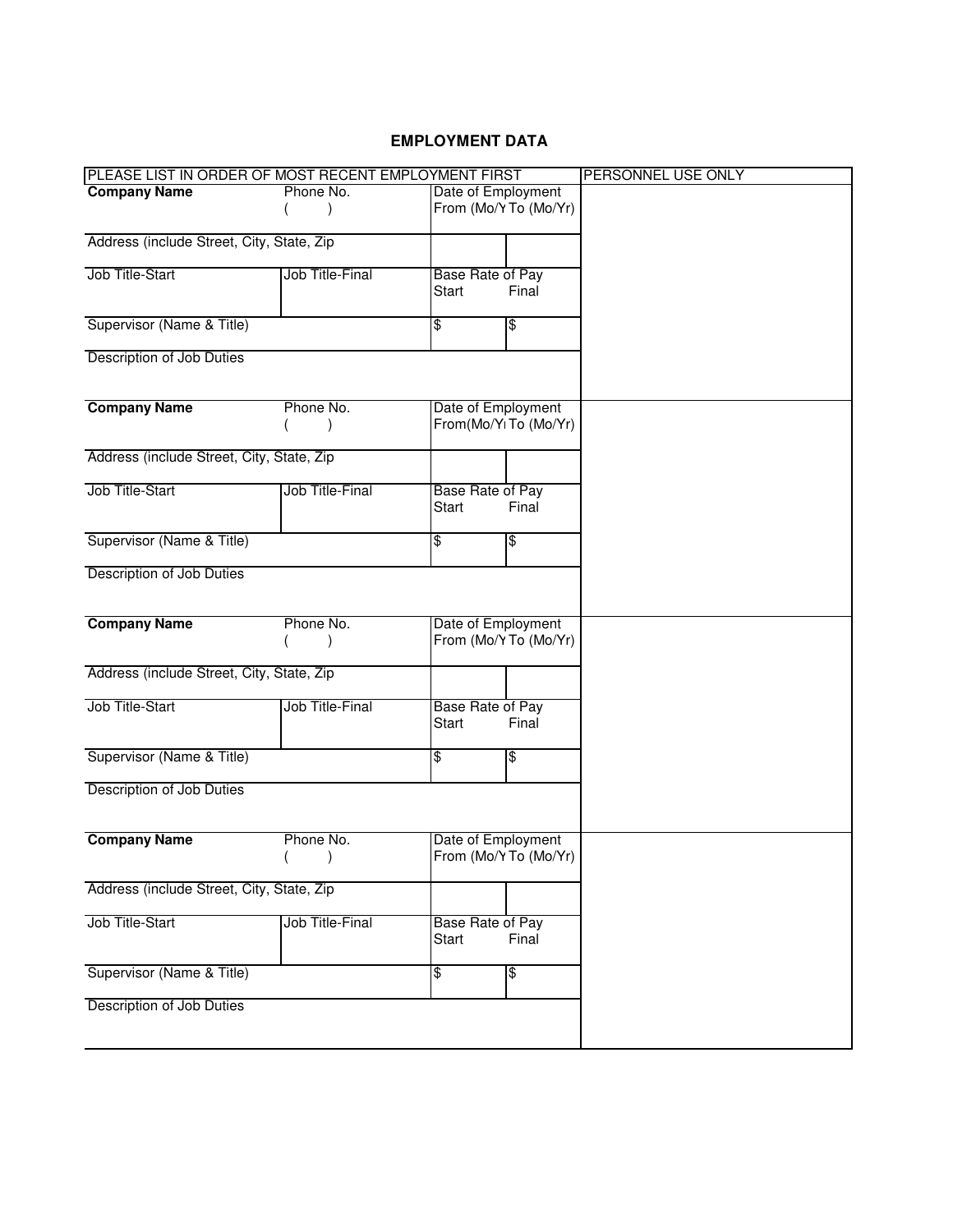# **REFERENCE DATA**

# PROFESSIONAL/WORK REFERENCES WE MAY CONTACT (no relatives)

| Name | Address | Area Code Phone |
|------|---------|-----------------|
|      |         |                 |
|      |         |                 |
|      |         |                 |

| FOR EMPLOYMENT DEPT. USE ONLY |      |  |  |  |  |
|-------------------------------|------|--|--|--|--|
|                               |      |  |  |  |  |
|                               |      |  |  |  |  |
|                               |      |  |  |  |  |
|                               |      |  |  |  |  |
|                               |      |  |  |  |  |
|                               |      |  |  |  |  |
|                               |      |  |  |  |  |
|                               |      |  |  |  |  |
|                               |      |  |  |  |  |
|                               |      |  |  |  |  |
|                               |      |  |  |  |  |
|                               |      |  |  |  |  |
|                               |      |  |  |  |  |
|                               |      |  |  |  |  |
|                               |      |  |  |  |  |
|                               |      |  |  |  |  |
|                               |      |  |  |  |  |
|                               |      |  |  |  |  |
|                               |      |  |  |  |  |
|                               |      |  |  |  |  |
|                               |      |  |  |  |  |
|                               |      |  |  |  |  |
|                               |      |  |  |  |  |
|                               |      |  |  |  |  |
|                               |      |  |  |  |  |
|                               |      |  |  |  |  |
|                               |      |  |  |  |  |
|                               |      |  |  |  |  |
|                               |      |  |  |  |  |
|                               |      |  |  |  |  |
|                               |      |  |  |  |  |
|                               |      |  |  |  |  |
|                               |      |  |  |  |  |
|                               |      |  |  |  |  |
|                               |      |  |  |  |  |
|                               |      |  |  |  |  |
|                               |      |  |  |  |  |
|                               |      |  |  |  |  |
| Interviewer's Signature       | Date |  |  |  |  |